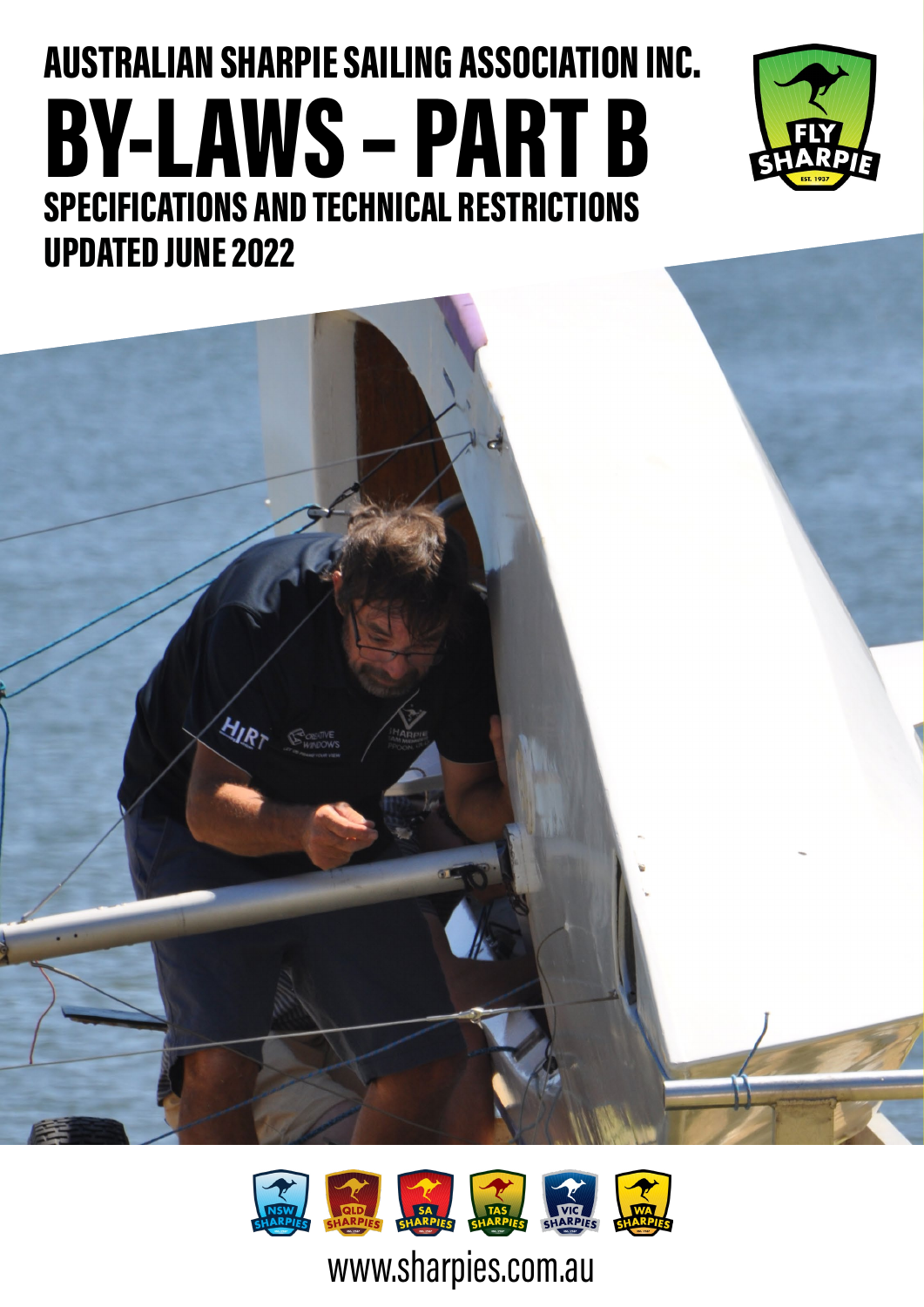### **BY-LAWS PART B**

#### CONTENTS

| 1  |  |  |
|----|--|--|
| 2  |  |  |
| 3  |  |  |
| 4  |  |  |
| 5  |  |  |
| 6  |  |  |
| 7  |  |  |
| 8  |  |  |
| 9  |  |  |
| 10 |  |  |
| 11 |  |  |
| 12 |  |  |
| 13 |  |  |
| 14 |  |  |
| 15 |  |  |
| 16 |  |  |
| 17 |  |  |
| 18 |  |  |
| 19 |  |  |
| 20 |  |  |
| 21 |  |  |
| 22 |  |  |
|    |  |  |
|    |  |  |

#### **RELATED DOCUMENTS**

MEASUREMENT FORMS - Hull, Deck, Spars & Foils, Sails

APPLICATION FOR REGISTRATION CERTIFICATE BOAT DETAILS RECORD (Form for ASSA records only)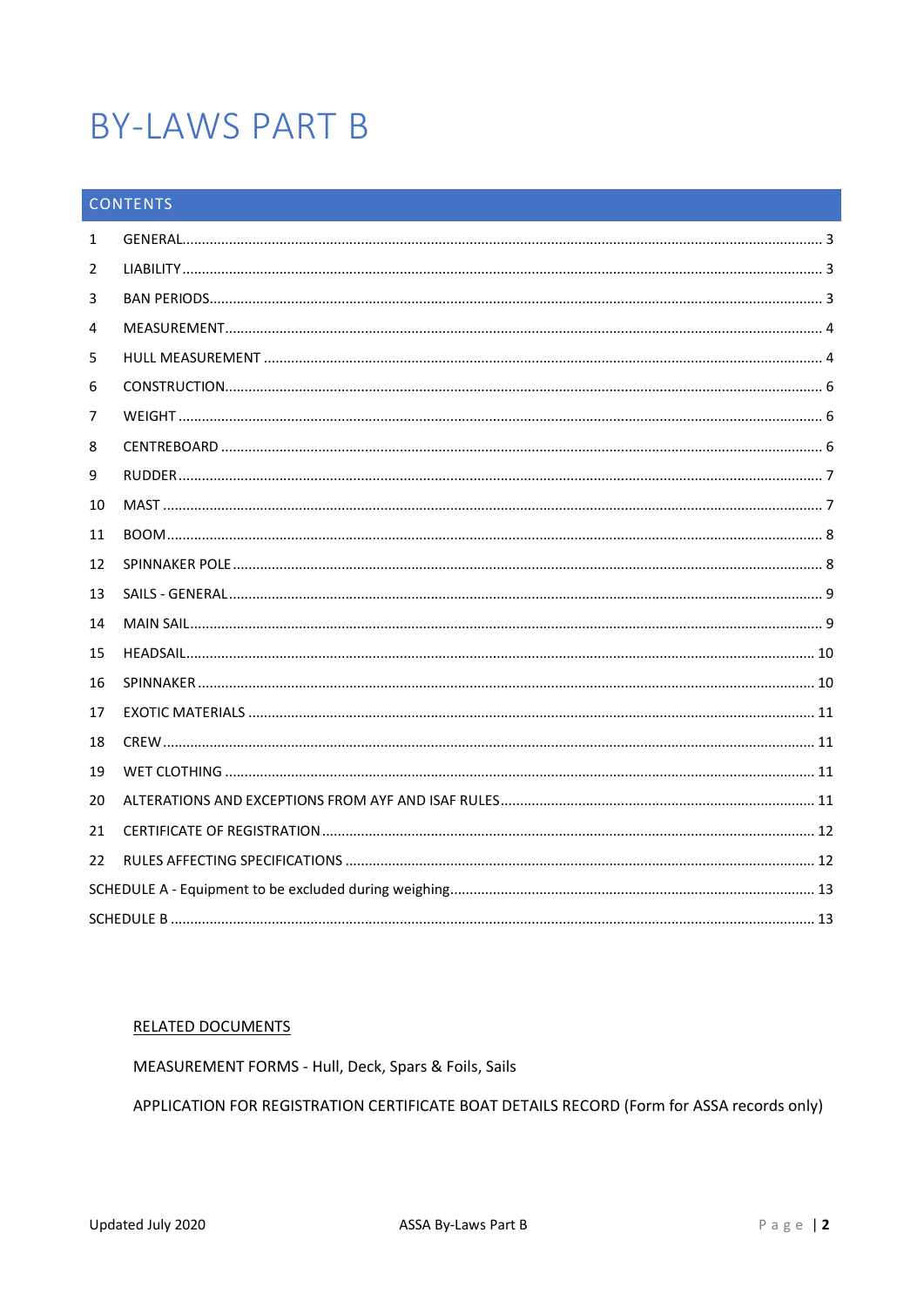### BY-LAWS PART B

#### <span id="page-2-0"></span>**GENERAL**

- (1) The intention of these By-Laws is to ensure that the boats are as alike as possible in all respects affecting performance. Variation in the construction and rigging of the Australian Sharpie shall be permitted within the tolerances herein specified.
- (2) These By-Laws take precedence to the Plans, Measurement Forms and the Class Drawings. Any interpretation shall be made by the Australian Sharpie Sailing Association (hereinafter referred to as the ASSA).
- (3) All boats shall be built in accordance with these By-laws, Class Drawing and Measurement Forms.

#### <span id="page-2-1"></span>2 LIABILITY

- (1) The ASSA do not accept responsibility in respect of these By-laws and/or the plans or any claim arising therefrom.
- (2) The ASSA reserves the right to exclude a boat from racing even if it measures within the letter of the Rules if the owner or builder has taken advantage of a loophole in the Rules to build a boat which is different in some respect affecting performance.
- (3) The right reserved in 2(2) will not be exercised if, prior to measurement, the ASSA has been notified of, and approves the variation. Such permission is to be obtained in writing from the Measurement Committee. *(Attention is drawn to clause 6(11) of By-Laws Part A)*
- (4) The words "shall" and "will" are mandatory. "Should" is advisory, but not mandatory. "Can" and "may" are permissive.
- (5) It is the owner's responsibility to ensure that a boat is fully certified, and conforms to these rules and the spirit of the class in all respect at all times when racing, and that after alterations and/or modifications, the boat is remeasured as applicable.

#### <span id="page-2-2"></span>3 BAN PERIODS

- (a) The Association shall be bound by successive ban periods which shall prevent it from changing the Specifications and Technical Restrictions of Class during such ban period. The duration of a ban period shall be three (3) years or such other period as shall be determined from time to time by the Association.
- (b) Records to be kept of all Items During Ban Periods A record shall be kept, separate from conference minutes, of all items of equipment and alterations to specifications and technical restrictions not eligible for discussion at any one Annual Conference or Special Conference because of the ban period so that such items may be brought up for discussion at the expiry of each ban period. The Australian Secretariat shall six (6) months prior to the end of each ban period circulate to each Member Affiliate advice of the conference at which the relevant ban expires.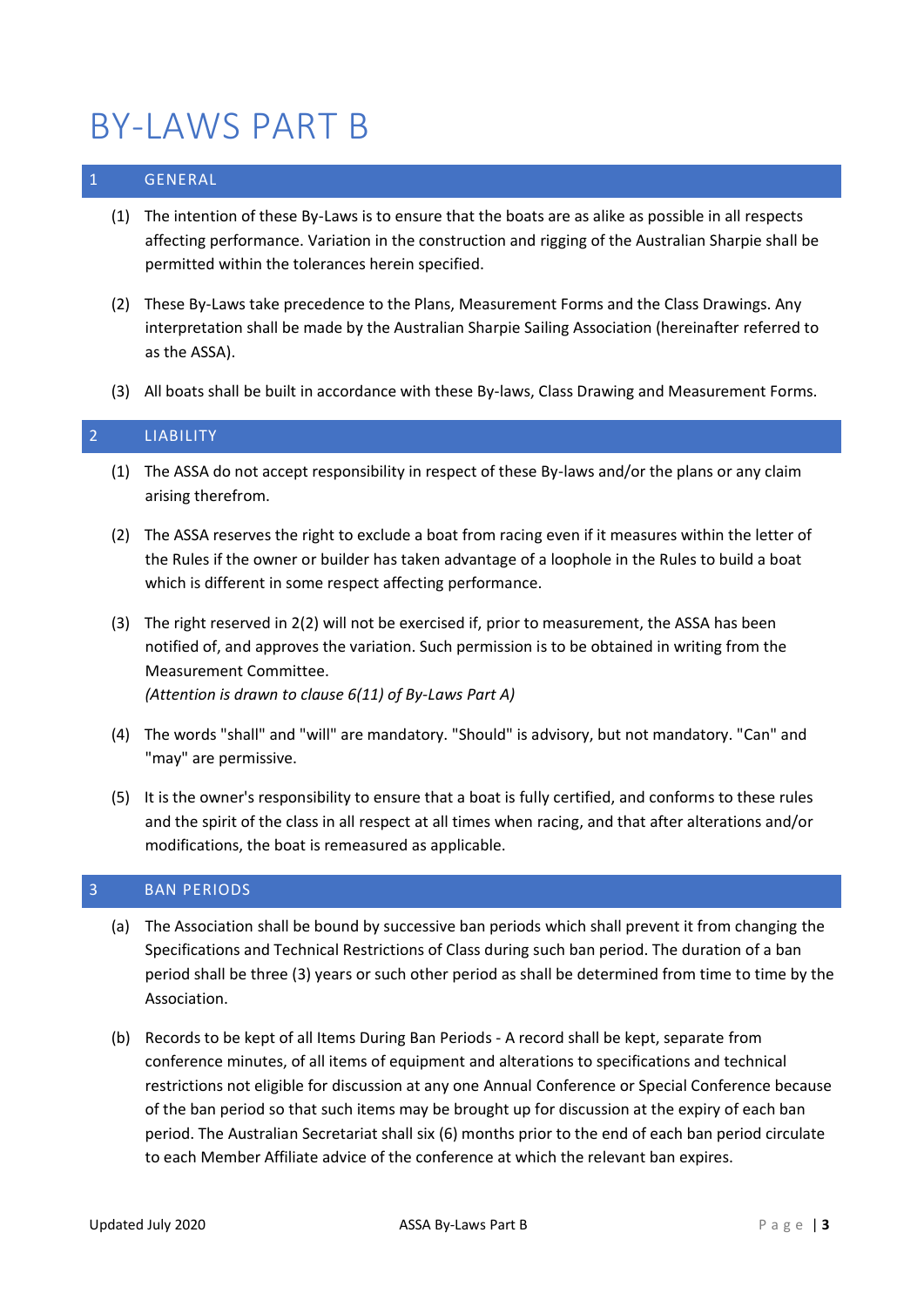#### <span id="page-3-0"></span>4 MEASUREMENT

- (1) Only a measurer officially recognised by ASSA shall measure a boat, its spars, sails and equipment, and sign Measurement Forms and Certificates.
- (2) A measurer shall not measure a boat, spars, sails or equipment owned or built by himself, or in which he is an interested party, or has a vested interest.
- (3) If a measurer is in any doubt as to the legality of any part of a boat, spars, sails or equipment, he shall report accordingly on the Measurement Form.
- (4) Repairs other than sails and replacements other than sails shall be checked by a measurer recognised by ASSA
- (5) New or substantially altered sails shall be checked by a measurer recognised by ASSA and stamped or signed and dated by the measurer near the tack.
- (6) The measurement of hulls shall be done using a jig method, with metal jigs which shall be supplied by ASSA.
- (7) Inspection of boats and/or sails at a championship or open meeting shall be carried out by a measurer recognised by ASSA, or by an official of ASSA. If any measurement is found to contravene these Rules the Certificate shall be withdrawn and not returned until satisfactory remedial measures have been taken.

#### <span id="page-3-1"></span>5 HULL MEASUREMENT

- (1) As many measurements as considered practical to check the shape have been listed on the Measurement Form, but the intention is that in all particulars the boats shall conform to the designed shape.
- (2) With the hull inverted, a base plane shall be established 203mm above the hull at Station 0, and 105mm above the hull at Station 11.
- (3) A datum plane shall be established perpendicular to the base plane and passing through the aftmost point of the hull (excluding fittings) which shall be the intersection of the deck and transom.
- (4) Length measurements shall be taken parallel to the base plane and depth measurements perpendicular to the base plane. Measurement sections, with the exception of the transom, shall be perpendicular to the base plane.
- (5) Measurement Stations 2, 5, 8, 10, and 11 shall be 1000mm, 2500mm, 4000mm, 5000mm and 5500mm respectively from the datum plane.
- (6) The length of the hull excluding deck overlap and rudder fittings shall be 5990mm  $\pm$  10mm measured from the transom datum plane.
- (7) The position of the forward face of the mast shall be 4040mm  $\pm$  10mm from the transom datum plane.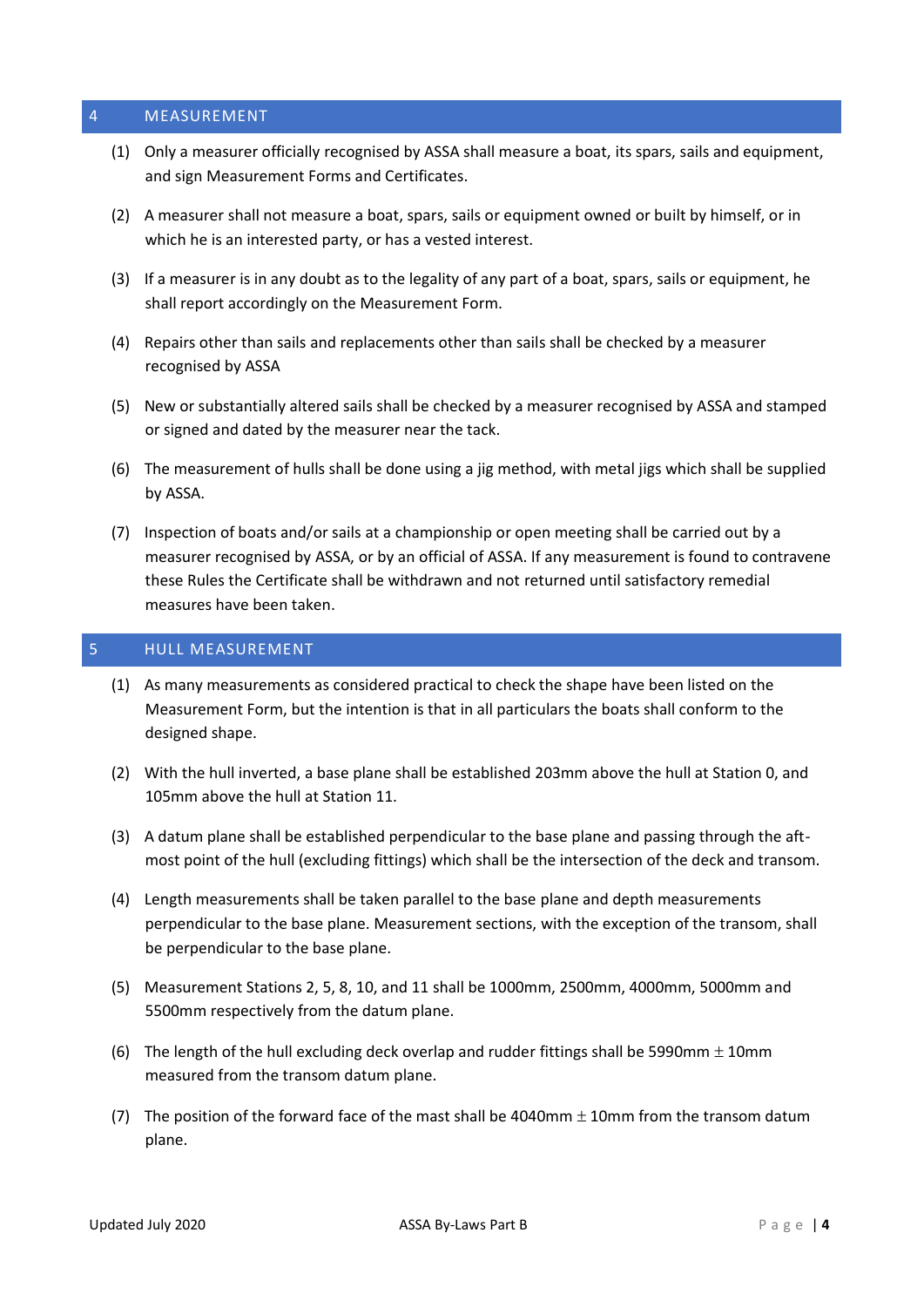- (8) The centre of the forestay at the deck level shall be 5360mm  $\pm$  10mm from the transom datum plane.
- (9) The maximum distance from the transom datum plane to the bottom-most edge of the transom shall be 16mm, measured as shown on the Class Drawings.
- (10) A gunwale, not exceeding 40mm horizontally from the sheerline by 40mm vertically, may be fitted. To be measured using a "C" template as per the Measurers Handbook.
- (11) The curvature of the deck at Stations 2 and 8 shall be 64mm  $\pm$  12mm measured as shown on the Class Drawings.
- (12) The centreboard case slot shall be 22mm  $\pm$  2mm wide at the top and bottom. The sides of the case shall be parallel.
- (13) The centre of the centreboard pivot bolt shall be  $3412$ mm  $\pm$  6mm from the transom datum plane. The centre of the pivot bolt shall be 57mm  $\pm$  5mm from the outside of the hull.
- (14) The widths of the side decks, measured from the sheerline, shall be:

170mm  $\pm$  15mm at a point 305mm forward of Station 2

203mm  $\pm$  15mm at Station 5

280mm  $\pm$  15mm at a point 305mm aft of Station 8.

Each side deck shall follow the projected deck camber of the fore and aft decks, except that the inside edge of the side deck (the inwale) may be shaped for comfort with a maximum radius of 60mm.

- (15) Between Stations 0 and 10 the maximum radius on the chines shall be 10mm.
- (16) Between Station 8 and the transom, the maximum radius between the keel flat and the bottom of the boat shall be 10mm.
- (17) A straight edge shall be placed on the bottom and side panels at Stations 0, 2, 5, 8 and 10, perpendicular to the centreline. Excluding the permissible round in the chine and keel of 10mm, the distance between the straight edge and the hull shall not exceed 5mm.
- (18) The bottom of the hull shall be fair.
- (19) The distance between the keel and the base plane at Stations 0, 2, 5, 8 and 10 shall comply with the measurements set out in the Measurement Form.
- (20) The stem template shall be applied as shown in the Class Drawings. The maximum deviation from the template shall be  $\pm$  5mm.
- (21) No fitting or part thereof, with the exception of the rudder fittings, shall lie outside the outer edge of the gunwales.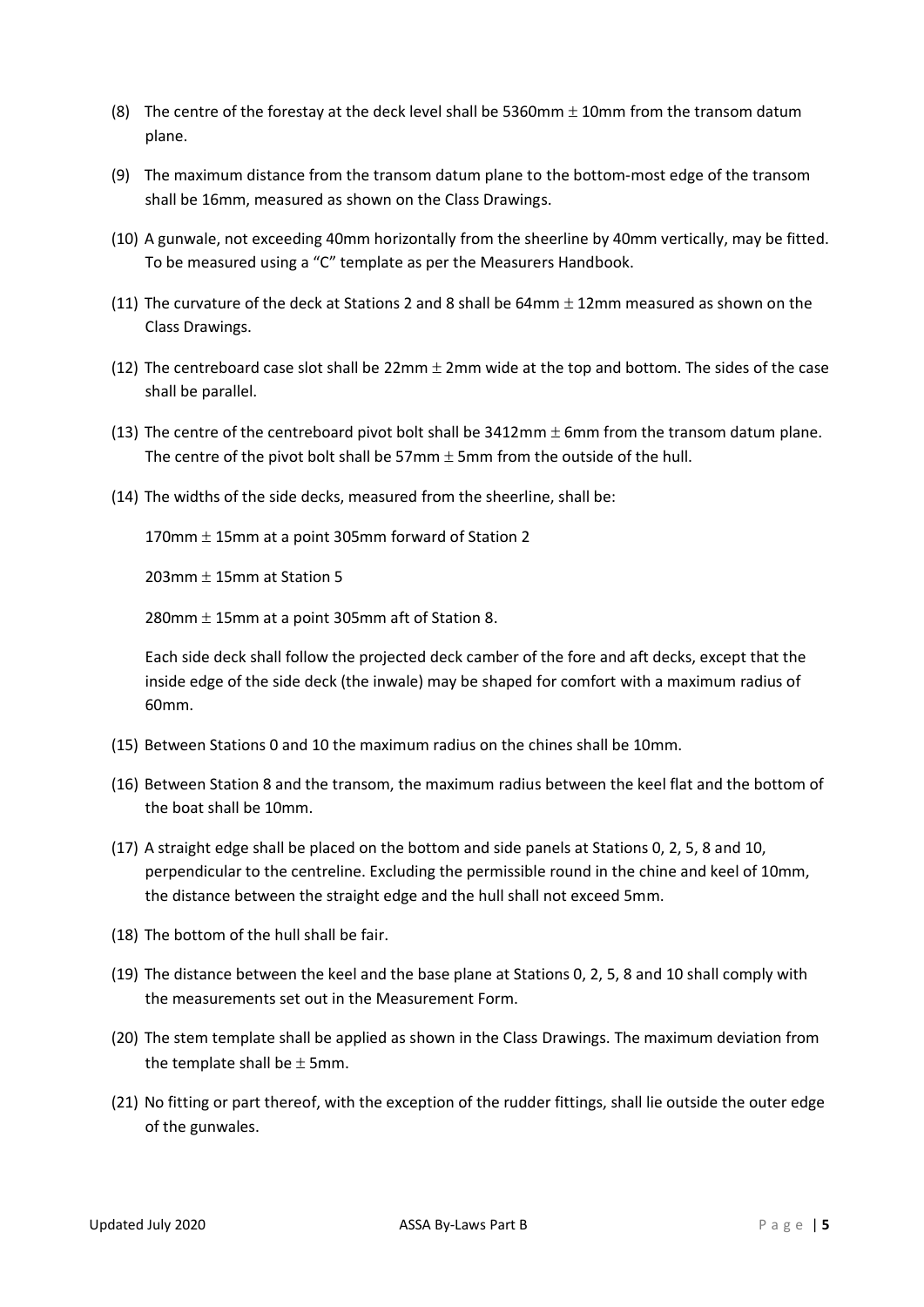- (22) Sails shall not be sheeted or braced through the sides of the boat.
- (23) The deck at the centreline shall be straight with a tolerance of  $\pm$  10mm.

#### <span id="page-5-0"></span>6 CONSTRUCTION

- (1) (a) The hull shall be constructed from any one or a combination of the materials listed in Schedule B1. The hull skin thickness shall not exceed 25mm.
	- (b) Materials in Schedule B2 can be used only for reinforcement purposes and shall not exceed 2.5 square metres per hull.
- (2) The construction is optional. The plan gives a recommended form of construction only, together with suggested scantling.
- (3) The hull shall be constructed with two watertight bulkheads. The forward face of the aft bulkhead shall be 1000mm  $\pm$  15mm from the transom datum plane. The aft face of the forward bulkhead shall be 4000 mm  $\pm$  15 mm from the transom datum plane.
- (4) Buoyancy tanks other than those formed by the two watertight bulkheads shall not be permitted. Side tanks formed by covering the area between the inside edge of the side deck and the floor must have a minimum open area of six hundred (600) square centimetres between Stations 3 and 6.
- (5) Spinnaker launchers may be fitted. Where they pass through buoyancy tanks they shall be made of a non porous material.
- (6) Two drainage tubes, each of maximum cross section 100cm<sup>2</sup> , shall be permitted to exit from the stern of the hull.
- (7) A declaration that the hull construction complies with the class specifications and technical restrictions as set out in the Application for Registration Certificate shall be completed and signed by the yacht owner and builder.

#### <span id="page-5-1"></span>**WEIGHT**

- (1) The hull, excluding those items listed in Schedule A shall not weigh less the 90kg.
- (2) If the hull is found to weigh less than 90kg, correctors, whose total weight shall not exceed 10 kg, shall be attached to the underside of the decks immediately forward of Station 2, to bring the hull up to minimum weight. The total weight of all correctors fitted shall be recorded on the Measurement Form by the measurer. No correctors shall be removed or altered without the boat being re-weighed by a recognised measurer. The Measurement Form shall be endorsed by the measurer.

#### <span id="page-5-2"></span>8 CENTREBOARD

- (1) The profile of the centreboard shall not vary from the Class Drawings by more than 5mm.
- (2) The thickness of the centreboard shall not exceed 22mm.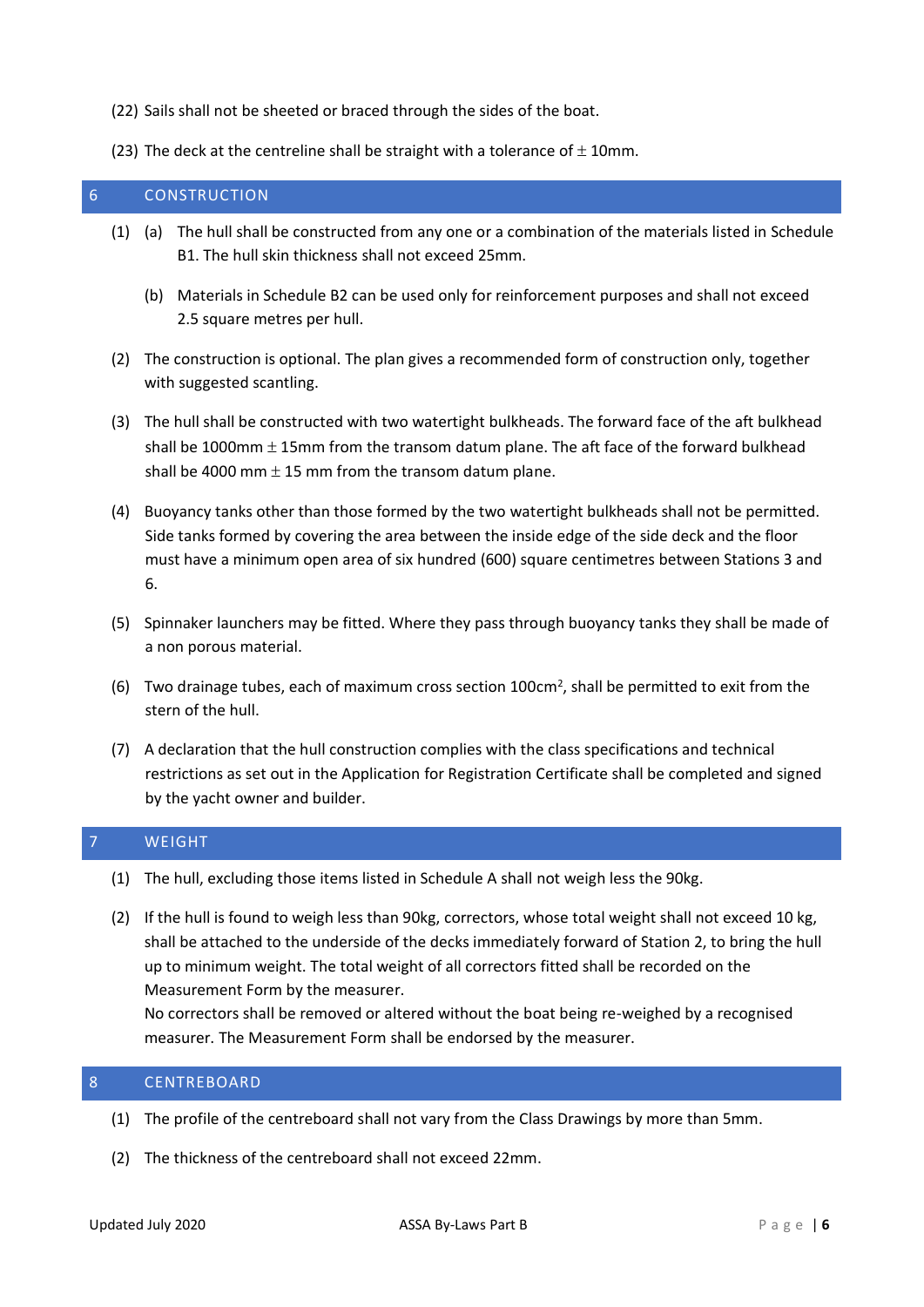(3) The centreboard shall be constructed only from materials listed in Schedule B1 and/or B2.

#### <span id="page-6-0"></span>9 RUDDER

- (1) The profile of the rudder blade shall not vary from the Class Drawings by more than 5mm.
- (2) The thickness of the rudder blade shall not exceed 22mm.
- (3) The rudder blade pivot bolt centre shall be 133mm  $\pm$  6mm above the projection of the keel.
- (4) With the rudder amidships, the pivot hole centre shall not be more than 200mm from the transom.
- (5) The rudder and rudder box shall be constructed only from materials listed in Schedule B1 and/or B2.

#### <span id="page-6-1"></span>10 MAST

- (1) The maximum section of the mast shall be 115mm x 80mm.
- (2) The aft edge of the mast above the sail entry shall be straight when first measured. A permanent set due to deformation of up to 100mm shall be permitted from a line joining the upper coloured band to the mast heel.
- (3) There shall be two bands clearly discernible on the mast. The lower edge of the upper band shall be a maximum of 6909mm above the deck, measured along the forward edge of the mast. The upper edge of the lower band shall be a minimum of 508mm above the deck, measured along the forward edge of the mast.
- (4) Bands on all spars shall be a minimum of 13mm wide. They shall be painted in a colour that contrasts with the spar.
- (5) All standing rigging shall be wire and/or synthetic rope capable of being easily bent to a radius of 50mm without permanent damage being done. Pulley systems can be incorporated to enable rigtensioning and rake adjustment.
- (6) Only one trapeze may be carried on each side of the mast. Swinging planks shall not be permitted.
- (7) The distance from the deck to the top of the mast, measured along the forward edge of the mast, shall be no more than 7025mm.
- (8) The point of intersection of the forward edge of the mast and the forestay (or its extension if necessary) shall be a maximum of 4890mm above the deck, measured along the forward edge of the mast.
- (9) The forestay fitting shall not project more than 50mm from the front of the mast.
- (10) At no time shall the bearing point of the spinnaker halyard be more than 5500mm above the deck at the forward edge of the mast.
- (11) The mast shall be stepped on the deck, and shall not rotate.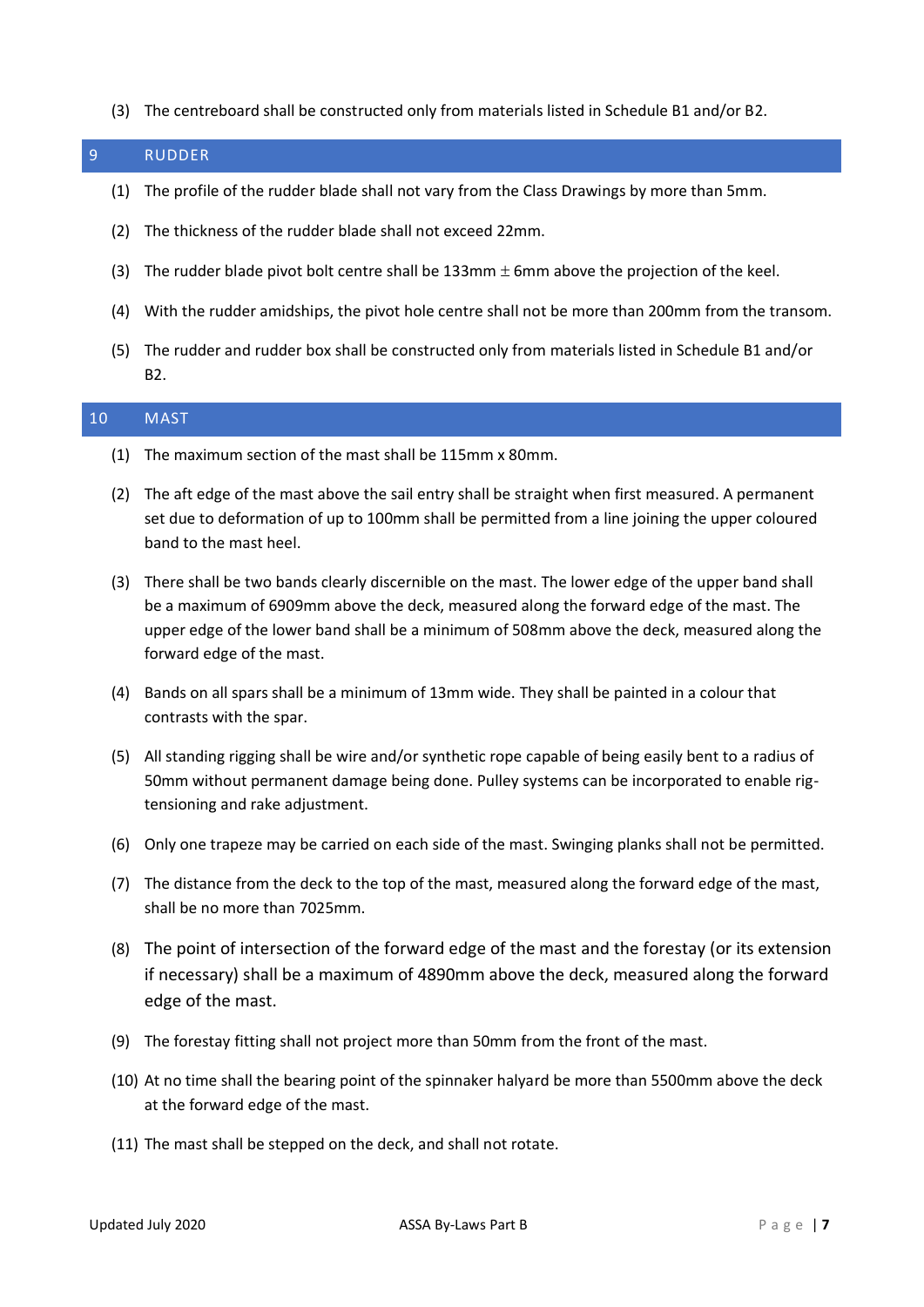- (12) The design of the mast step shall preclude any possibility of the mast position being changed while racing.
- (13) A preventer strut of material other than wire rope shall be permitted provided that it is attached only to the forward edge of the mast, and to a fitting on the foredeck positioned on the centreline of the boat.
- (14) The mast shall be constructed from materials listed in Schedule B1.
- (15) The position of the attachment of the side stays to the hull (chainplates) shall be in such a way that they cannot easily be moved while racing.

#### <span id="page-7-0"></span>11 BOOM

- (1) There shall be one band clearly marked on the boom. With the boom fitted to the gooseneck, and perpendicular to the mast, the forward edge of the band shall be no more than 2845mm from the forward edge of the mast sail track, projected if necessary.
- (2) The boom shall not extend more than 150mm beyond the forward edge of the measurement band.
- (3) The maximum section of the boom shall be 105mm x 105mm.
- (4) The boom shall be constructed from materials listed in Schedule B1 and/or Schedule B2.

#### <span id="page-7-1"></span>12 SPINNAKER POLE

- (1) The maximum length of the spinnaker pole, including fittings, shall be 2910mm.
- (2) The spinnaker pole shall be constructed from materials listed in Schedule B1 and/or Schedule B2.
- (3) Only one spinnaker pole may be carried whilst racing.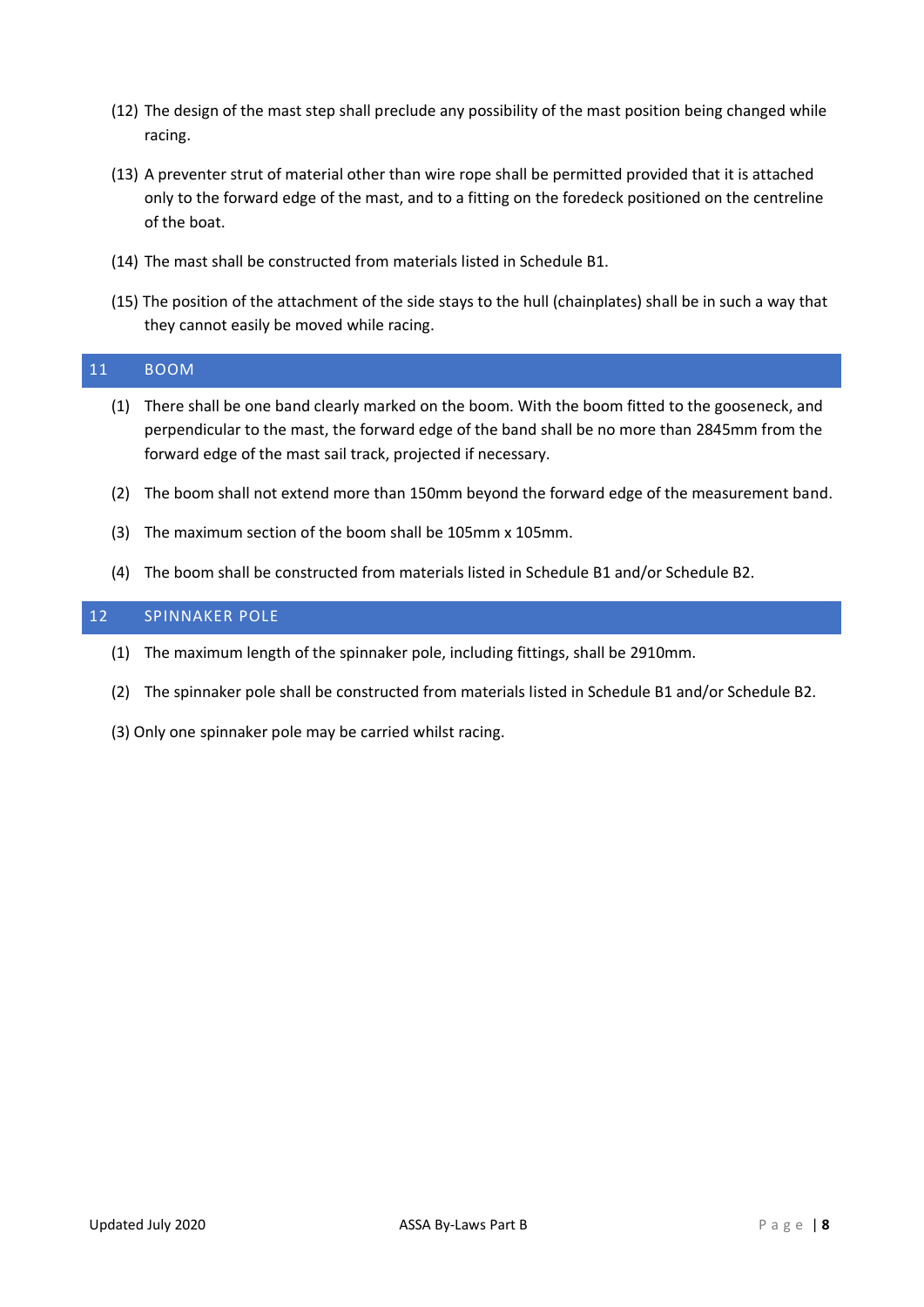#### <span id="page-8-0"></span>13 SAILS - GENERAL

- (1) Unless specified otherwise, sails shall be constructed and measured according to the ISAF Sail Measuring Instructions.
- (2) Sail numbers shall conform to ISAF Appendix G. Spinnaker sail numbers shall be a minimum of 50mm high.
- (3) The Australian Sharpie emblem (a running Kangaroo as shown on the Class Drawings) shall be carried on the mainsail. Boats helmed by an Australian Sharpie National Champion may carry the emblem in green. Otherwise, emblems shall be black.
- (4) The registered number shall include the Division prefix. The registered number shall be carried in line. Western Australia may combine the Division prefix into a monogram. Registered numbers shall have every part of their section a minimum of 50mm wide.
- (5) Personal insignia on sails shall be allowed.
- (6) All sails shall be measured when dry and at room temperature.
- (7) After it has passed measurement, each sail shall be stamped and/or signed by the measurer near the tack.
- (8) Materials for sails shall be constructed of woven fibre cloth, unwoven fibre cloth, flexible plastic films or composite materials consisting of any combination of these three. All sails shall be able to be stowed in sail bags of normal dimensions - for the purpose of this rule "long" sail bags for stowing rolled up sails are regarded as normal.
- (9) Double surface sails are not permitted (for the purpose of this rule "double surface" is two layers of sail material separated by any form of void or air pocket.)

#### <span id="page-8-1"></span>14 MAIN SAIL

- (1) All mainsails shall have a minimum of four battens and up to a maximum of six, all of which shall be full length (i.e. luff to leech).
- (2) At all times when racing, the luff of the mainsail shall lie between the bands on the mast, and no part of the mainsail shall extend aft of the forward edge of the band on the boom.
- (3) The following measurements shall be taken:
	- (i) Leech maximum straight line distance from the upper forward edge of the head to the lower aft edge of the clew is 6770mm.
	- (ii) Half, quarter and three quarter measurements from leech to luff and including the luff rope shall not exceed 1878mm, 2514mm and 1150mm respectively. The half points on the luff and leech are found by folding the head to the tack and clew respectively. The quarter height points are found by folding the tack and clew to the respective half height points. The three quarter points are found by folding the head to the half height points as above.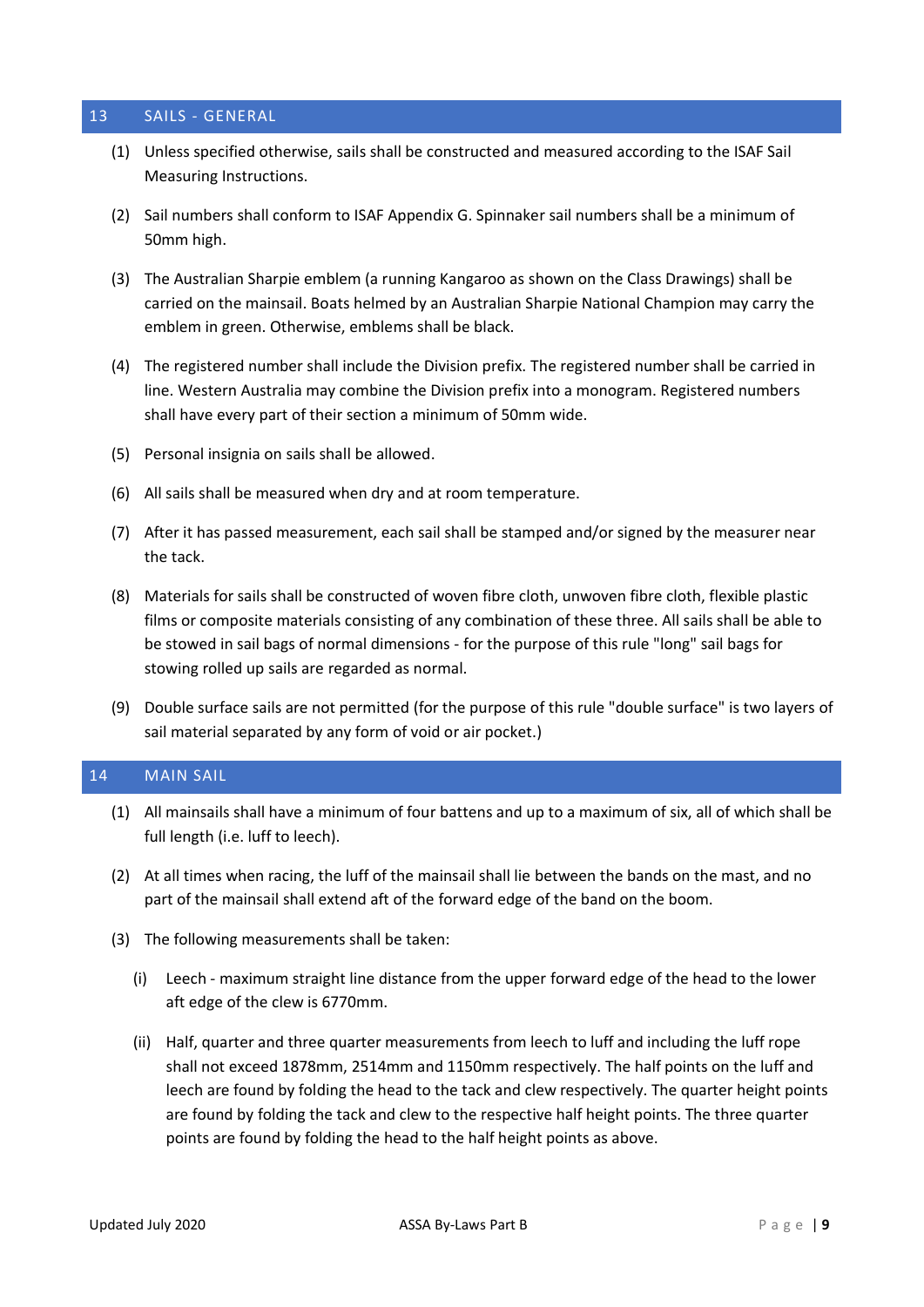- (iii) The maximum round in the foot of loose foot mainsails shall not exceed 230mm.
- (iv) Mainsail heads shall be measured with a template for the 102mm headboard measurement and the 381mm x 394mm measurement.



(v) Maximum girth of mainsail shall not exceed 2845mm at any point.

#### <span id="page-9-0"></span>15 HEADSAIL

- (1) Jibs shall be measured by the following method.
	- (i) A floor plan shall be laid out according to the dimensions of the sail plan. Leech 4420mm, Luff 4572mm and Foot 2185mm.
	- (ii) The Luff and the Leech of the sail shall be projected to an apex and the sail shall fit within the floor plan at that point.
	- (iii) The head, tack and clew of the sail shall lie within the floor plan with sufficient tensions to remove wrinkles. The round in the luff may be swept out beyond the straight line between head and tack on the floor plan, but the leech shall lie within the straight line between clew and head on the floor plan.
	- (iv) The centre measurement shall be checked by the following method: The midpoint of the foot shall be determined by placing the centre of the clew cringle over the centre of the tack cringle and tensioning both halves of the foot equally. The length of the centre measurement shall be taken as the distance between the projection of the luff and leech and the lowest edge of the sail at the midpoint of the foot. This measurement shall not exceed 4570mm.
	- (v) Deleted 27/12/88.
	- (vi) The round in the foot shall not exceed the shape of the radius in the floor plan drawn to pass between tack and clew and the maximum centre measurement as defined in (iv) above.

#### <span id="page-9-1"></span>16 SPINNAKER

(1) The spinnaker shall be a symmetrical three cornered sail. There shall be no headboard, battens or similar stiffening devices other than the normal fabric reinforcing.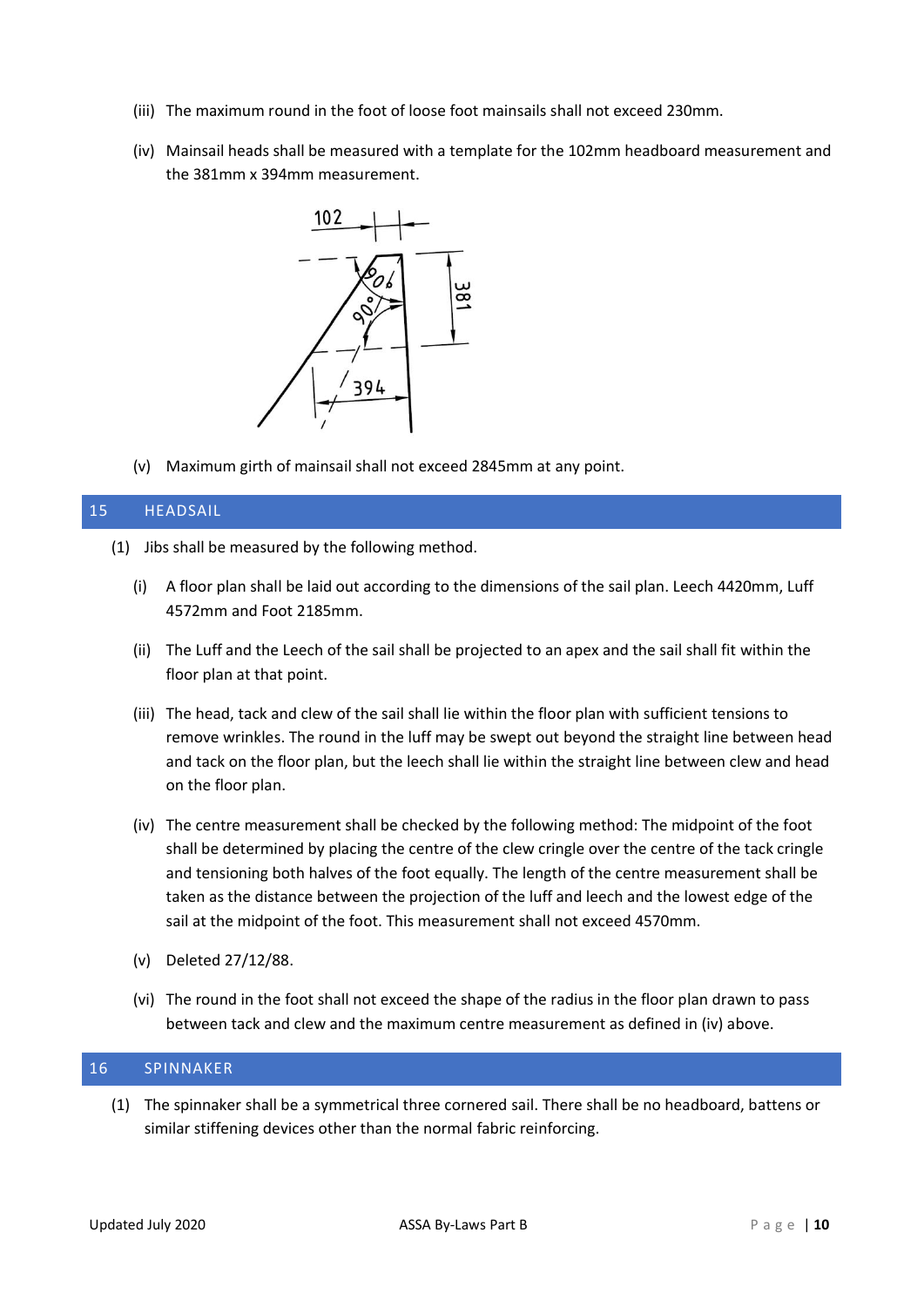- (2) Leech lines shall not be permitted.
- (3) There shall be no holes or slots other than the three corner patches and reinforcing for the spinnaker launcher retrieving line.
- (4) The sail shall be folded in half and the following measurements taken as shown on the Class Drawings:
	- (i) The length of the luffs, measured around the curve, shall not exceed 5900mm.
	- (ii) The length of the middle fold, measured around the curve (head to foot) shall not exceed 6500mm.
	- (iii) The half width of the foot shall not exceed 2000mm, with both halves equally tensioned.
	- (iv) The half width at the half height shall not exceed 2100mm. This shall be taken around the curve of the sail along the fold produced by laying the highest point of the sail directly below the centre of the tack and clew cringles.

#### <span id="page-10-0"></span>17 EXOTIC MATERIALS

(1) The use of unusually expensive materials or equipment shall be deemed to be contrary to the spirit of the Class Rules and may be prohibited. Before using such materials and/or equipment, permission shall be obtained from ASSA

#### <span id="page-10-1"></span>18 CREW

- (1) The crew shall consist of three persons.
- (2) Only one member of the crew shall use the trapeze at any time while racing.

#### <span id="page-10-2"></span>19 WET CLOTHING

- (1) A competitor's clothing & equipment shall not weigh more than 10kg.
- (2) This measurement shall be obtained in accordance with the relevant ISAF rules and instructions.

#### <span id="page-10-3"></span>20 ALTERATIONS AND EXCEPTIONS FROM AYF AND ISAF RULES

(1) For the purpose of racing under the ASSA and its affiliated divisions the relevant World Sailing propulsion rule shall be amended to read as follows-:

*On a free leg of the course, when surfing (rapidly accelerating down the leeward side of a wave) or planing is possible, the Yacht's crew may, in order to initiate surfing or planing, pump the sheet, boom or guy, controlling any sail a maximum of three (3) times for each wave or gust of wind.*

- (2) Devices which indicate remotely or transmit or correlate data about wind direction, wind speed, boat speed or location shall be prohibited
- (3) RRS 50.1(c) is changed to permit trapeze harnesses that are not of the quick release variety.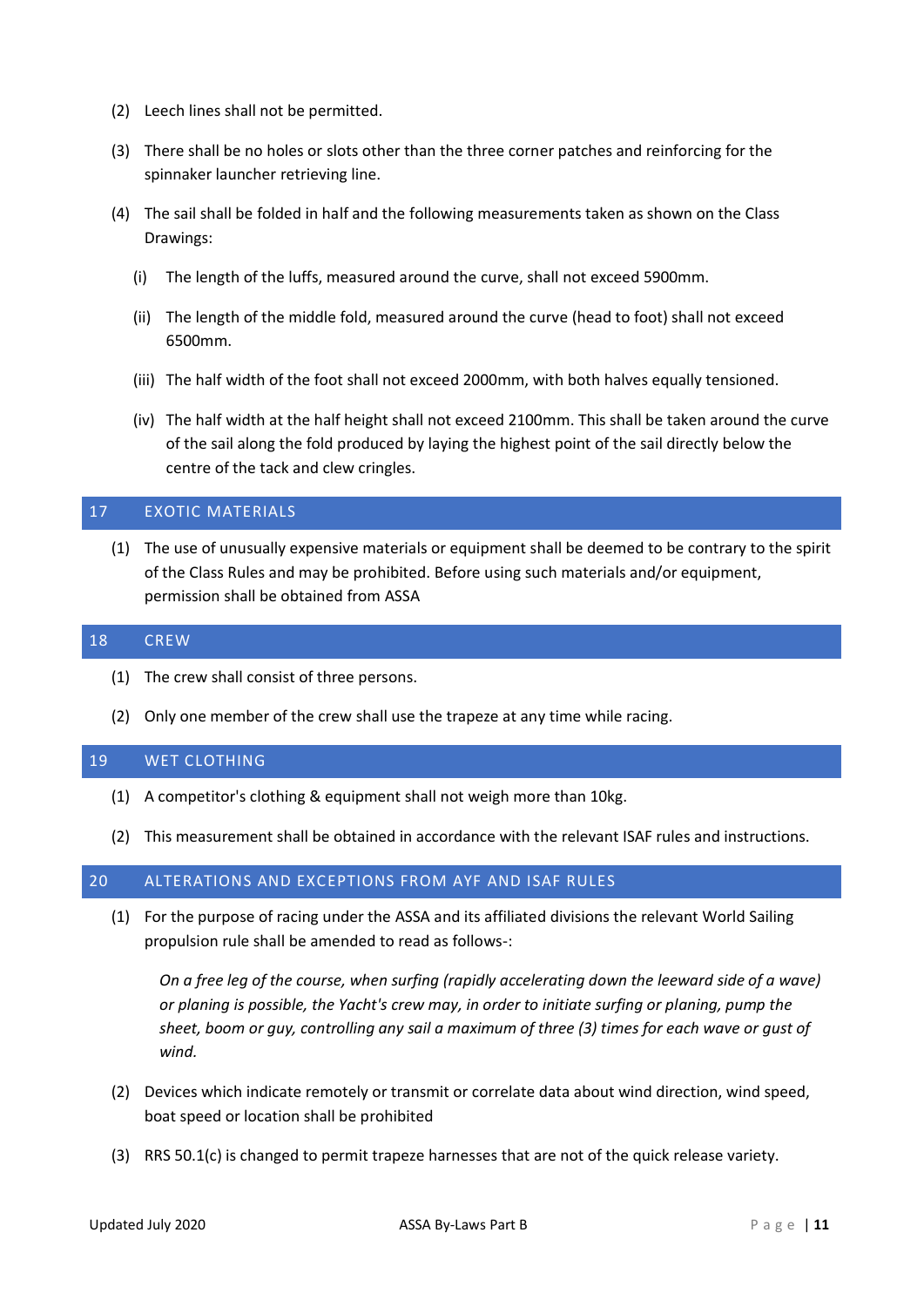#### <span id="page-11-0"></span>21 CERTIFICATE OF REGISTRATION

- (1) No boat shall take part in class racing unless it has a valid Certificate of Registration in the owner's name. The Certificate of Registration is obtained as follows:-
	- (i) Before a boat is built the owner shall apply to the ASSA for a sail number, Class By-laws, Measurement Forms and Class Drawings. The cost of these shall be fixed from time to time by the ASSA. Upon completion of a boat it shall be measured by an officially recognised measurer of the ASSA who shall complete the measurement forms.
	- (ii) The state measurer shall forward the completed Measurement Forms to the National Measurer.
	- (iii) Upon receipt of Application for Registration Certificate and the correctly completed Measurement Forms, the National Measurer shall issue a Certificate of Registration to the owner.
	- (iv) The original form shall be filed and a copy sent to the State Measurer.
- (2) Change of ownership invalidates the certificate and the old certificate shall be returned to the ASSA together with a written application containing the name and address of the new owner and any reregistration fee that may be required by the ASSA. A certificate shall then be issued to the new owner.

#### <span id="page-11-1"></span>22 RULES AFFECTING SPECIFICATIONS

Rules affecting the specifications and technical restrictions of the Class shall require a two-thirds majority comprised of the members voting in person or by proxy at the Annual Conference or at Special Conference. If requested by the Australian Secretariat rules affecting the government or specifications and technical restrictions of the Class may be decided by means of a postal vote which shall require a majority of two-thirds decided in accordance with the procedure and the entitlements of the Member Affiliates and Office Bearers at the Annual Conference. In the event of such a postal vote the Australian President shall have the casting vote which would otherwise be exercised by the Chairman of the Annual Conference or Special Conference.